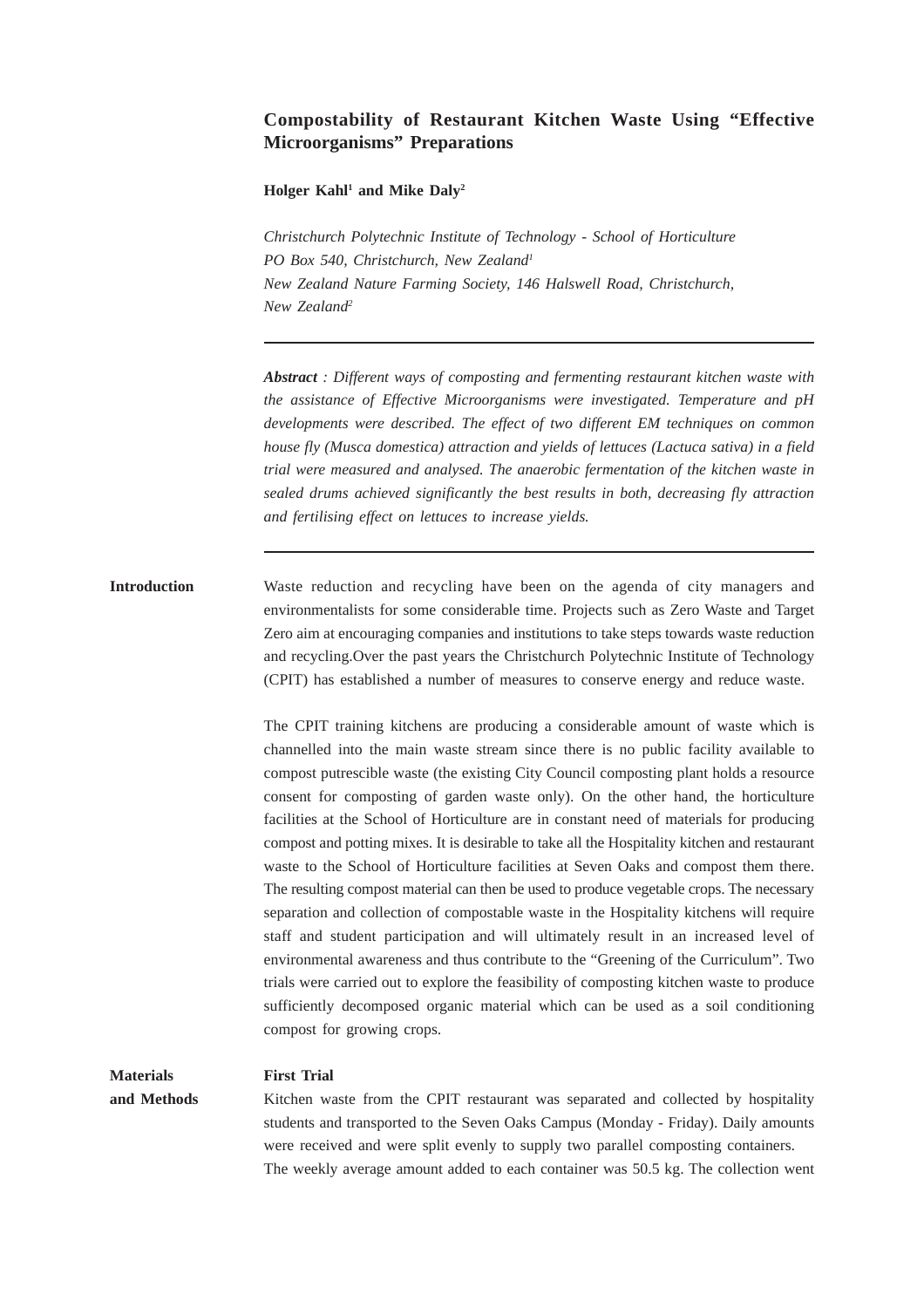on for six weeks. During the six weeks of the trial the materials were accumulated in a wooden bin (approximately 1x1x1 m). Fine bark was sprinkled over the newly added material to cover. For the six weeks of material accumulation readings of temperature were taken thrice a week and four the following four weeks twice a week. A Reotemp compost thermometer with a 90 cm wand was used. Readings were taken from a depth of approximately 50 cm. Two parallel readings were performed and the average recorded. In week 3,4,5,6,8,10 and 14 after stating the material accumulation, two mixed samples were taken from each container and analysed for the pH value as well as NO<sub>2</sub> content. For the NO<sub>3</sub>-Nitrogen test fresh samples from each container from a depth of approximately 30 cm were mixed and added to 30 ml of 0.01 M calcium chloride solution until the level of the solution rose to 40 ml. After an hour the clear zone at the top was decanted and used for the Merckquant? Nitrate test strips. Results were statistically analysed using One-way and Two-way ANOVAs.

#### **Results and Temperature**

# **Discussion** The graph of the temperature development during the course of decomposition shows considerate heat development even without turning, sufficient to meet the BioGro standards for the use of compost material in certified organic production (Figure1). A temperature of over  $50^{\circ}$ C was maintained for about one month. Only the first container treatment dropped briefly slightly below 50°C for a few days during that period.



**Figure 1. Temperature Development in the Two Composts**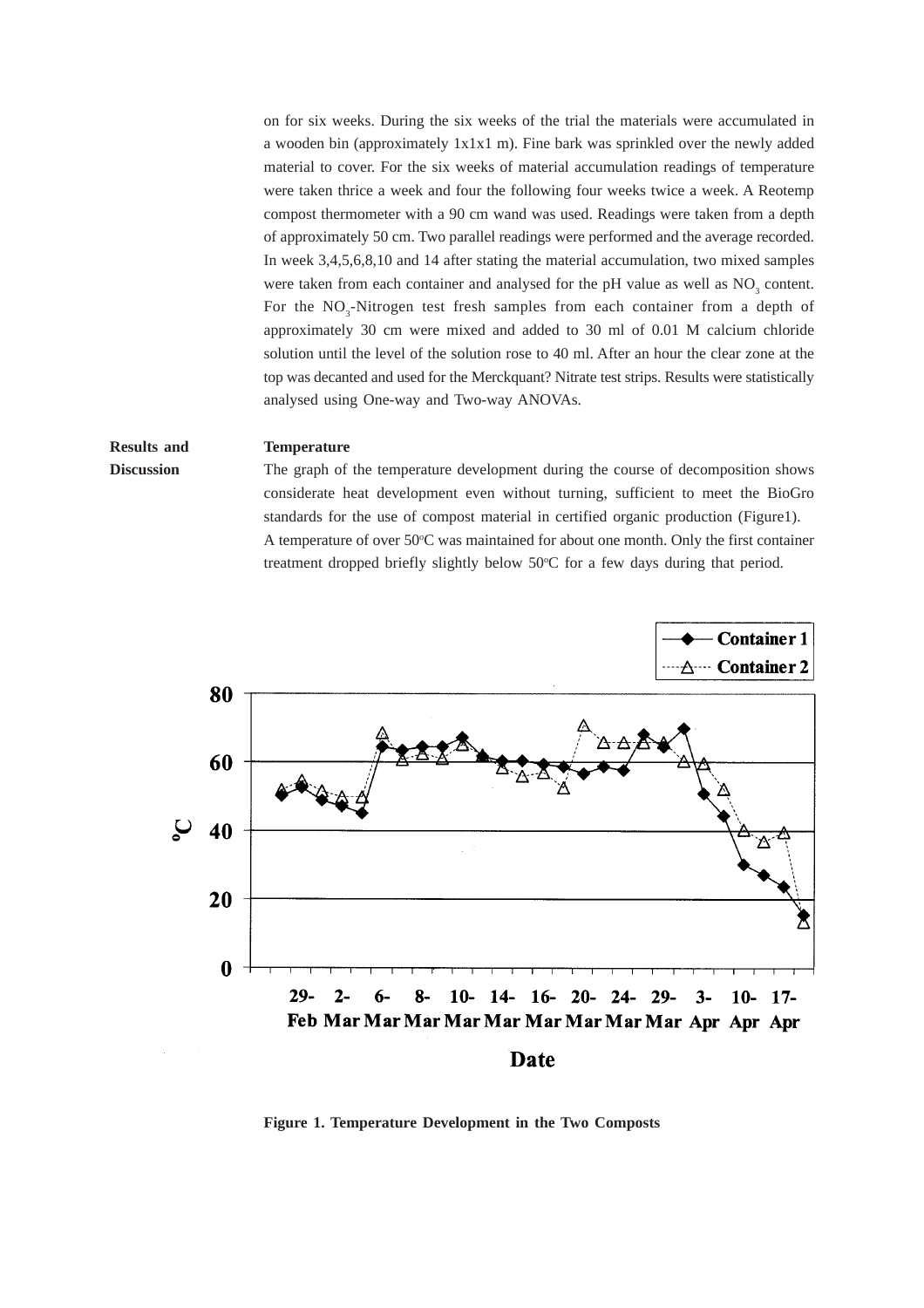### **pH**

The two treatments show very similar pH developments. The initially acid material increases in pH to over 7 and levels around more or less around a pH of 6 at the end of the trial (Figure 2).



**Figure 2. Development of pH in the Two Composts**

#### **Nitrogen**

The graphs indicate a sufficient aeration and oxidation during the course of the decomposing process (Figure 3).



**Figure 3. Development of NO<sub>3</sub>**  $\cdot$  **N in the Two Composts**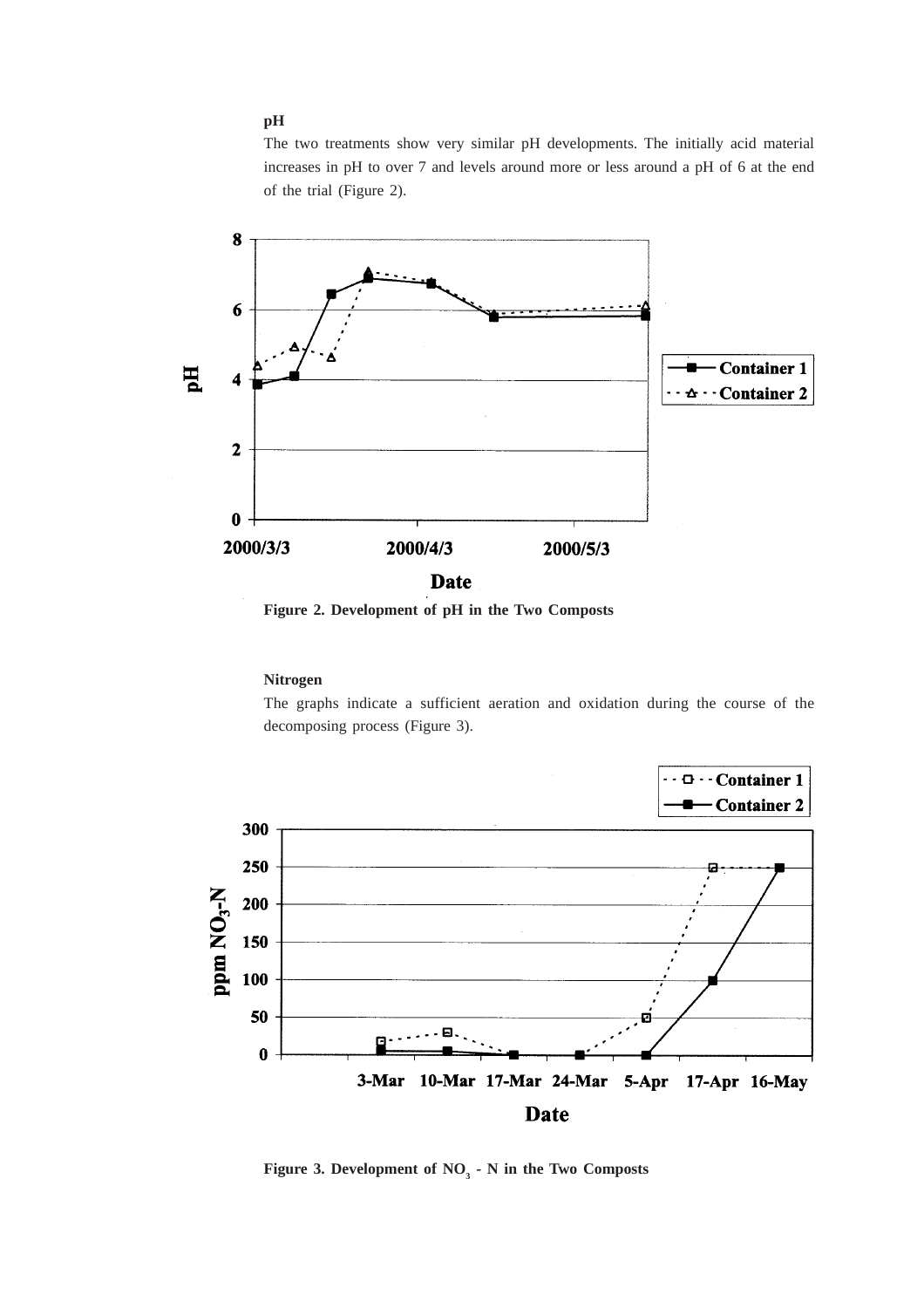#### **Other observations**

Other problems occurring with the handling of the material were odour and large amounts of common house flies (*Musca domestica*) which not only made the adding and shifting of material very unpleasant, but also created a substantial nuisance for staff and students on campus.

A feasible city composting process using larger amounts of fresh kitchen waste will have to ensure that these problems are adequately dealt with.

**Introduction Second Trial** While we were struggling with above mentioned fly and odour problems we were approached by Mike Daly (NZ Nature Farming Society). He proposed using Effective Microorganisms (EM) (Higa, 1991) to minimise these problems.

> With the help of EM the organic kitchen wastes are undergoing a fermentation process which stabilises the material and prevents the development of bad odours and decreases the attraction to flies (Higa, 1997).

**Materials** An open bin (aerobic) EM fermentation was compared to a sealed drum (anaerobic) **and Methods** variation. During the filling and accumulation of the materials the fly problem was monitored. After decomposition the two different composts were used in a field trial with "no fertiliser" controls to assess the effect on a crop of lettuces.

#### **Methods of "EM composting"**

- A) Open bin with alternating layers of kitchen waste sprayed with a liquid formulation of EM and bark treated/inoculated with EM. Left for 3 ñ 4 months.
- B) Sealed drums filled with alternating layers of kitchen waste (ca. 15 cm) and a sawdust based formulation of EM ('Bokashi') (ca. 1 cm). Left for 2 weeks for mainly anaerobic fermentation before burying in the experimental plots (covered with  $10 - 20$  cm of topsoil).

#### **Monitoring**

Monitoring for common house flies (*Musca domestica*) was carried out for a period of two weeks with two yellow sticky cards, and counts every two to three days at each treatment. Monitoring was also carried out at two other stations (with two cardboards each) where there was no known expected attraction to flies whatsoever (Controls).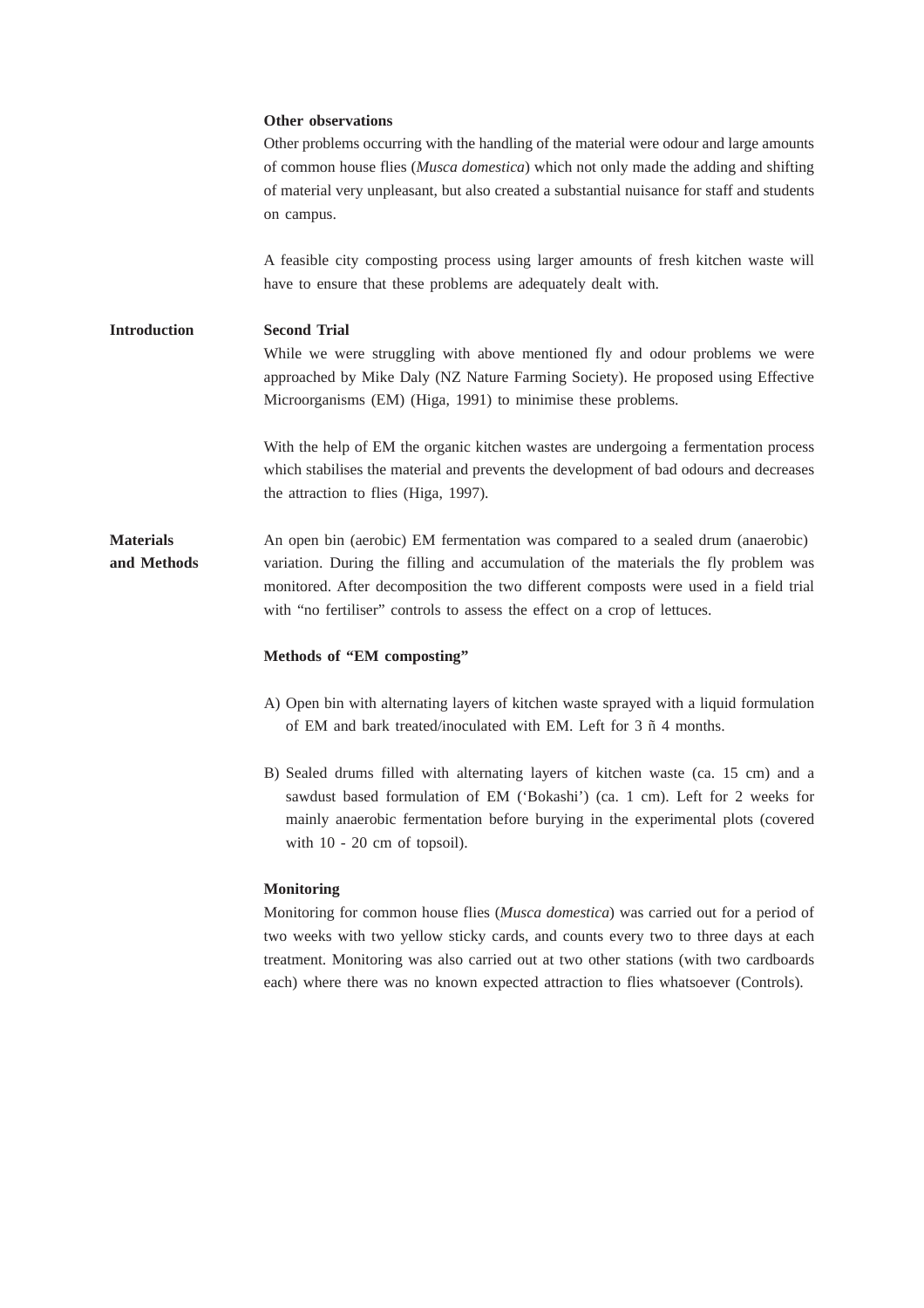

**Figure 4. Lay-out of Fly Monitoring**

### **Field Trial**

The field trial was carried out in a "Latin Square" design having two compost treatment plus a control with three replications each. The sealed drum plots received the kitchen waste immediately after it had been fermented for two weeks. The open bin plots received the decomposed kitchen waste a week before the planting out of lettuce seedlings at the same rate as the sealed drum plots ( approximately 40 kg per plot)

Lettuce seedlings (*Lactuca sativa* "Black Seed Simpson") were transplanted in each plot (1.2 m x 3 m) in three rows at 0.3 m distances on 4 October 2001 (sown on 30 August 2001). Lettuces were harvested on 20 November 2001 (six plants from the middle section of the centre row of each plot) washed and individually weighed. Fresh weights and dry weights (after drying at 60°C for 24 hours) were recorded.

A representative sample of the soil in the field trial area was taken at transplanting and analysed for nitrogen content. Separate treatment-samples (combined respectively) were taken at harvest and analysed for N-content again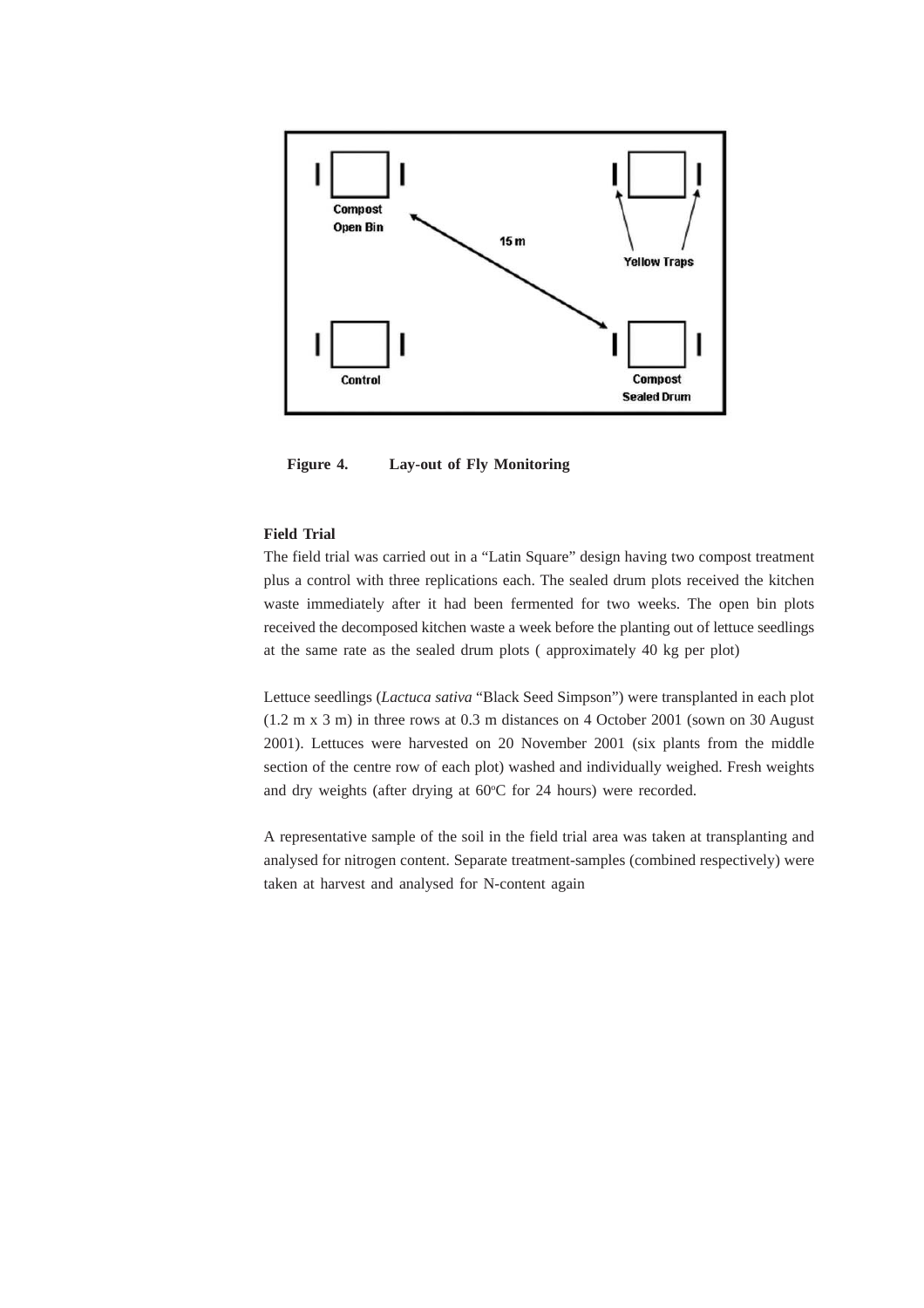|       |             | Shelter belt |             |  |
|-------|-------------|--------------|-------------|--|
| North |             |              |             |  |
| Ш     | Control     | Open Bin     | Sealed Drum |  |
|       | Sealed Drum | Control      | Open Bin    |  |
|       | Open Bin    | Sealed Drum  | Control     |  |

**Figure 5. Lay-out of Field Trial**

# **Discussion**

#### **Results and Monitoring for Flies**

|       |  |  | Table 1. Numbers of Common House Flies ( <i>Musca domestica</i> ) on Yellow Card |  |  |
|-------|--|--|----------------------------------------------------------------------------------|--|--|
| Traps |  |  |                                                                                  |  |  |

|         | <b>Location A</b><br>(Open Ground<br><b>Container</b> ) | <b>Location B</b><br>$(Control)*$ | <b>Location C</b><br>$(Control)*$ | <b>Location D</b><br>(Sealed Drum) |
|---------|---------------------------------------------------------|-----------------------------------|-----------------------------------|------------------------------------|
| Count 1 | 5                                                       |                                   | 2                                 |                                    |
| Count 2 | 4                                                       | $\mathcal{D}$                     | $\mathfrak{D}$                    | $\mathfrak{D}$                     |
| Count 3 | 5                                                       |                                   | $\mathfrak{D}$                    | 3                                  |
| Count 4 | 8                                                       | $\mathcal{D}$                     | 6                                 | 6                                  |
| Count 5 | 12                                                      | 5                                 | 5                                 |                                    |
| Totals  | 34 <sup>a</sup>                                         | 10 <sup>b</sup>                   | 17 <sup>b</sup>                   | 16 <sup>b</sup>                    |

*\* Results from Control B and C were combined for the One-way ANOVA statistical analysis*

a,b,c Results followed by different letters were significantly different at  $P < 0.05$ 

This trial was carried out in spring when temperatures were cooler and the fly problem was not as prevalent as in the warmer summer months. Therefore total numbers observed were low. However, there was still a significant difference detectable in the two treatments. The sealed drum method was significantly reducing the fly problem. Level of flies were comparable to the two controls (the lower results of Location B could be due to the fact that the traps were in a shadier and cooler position than the other ones).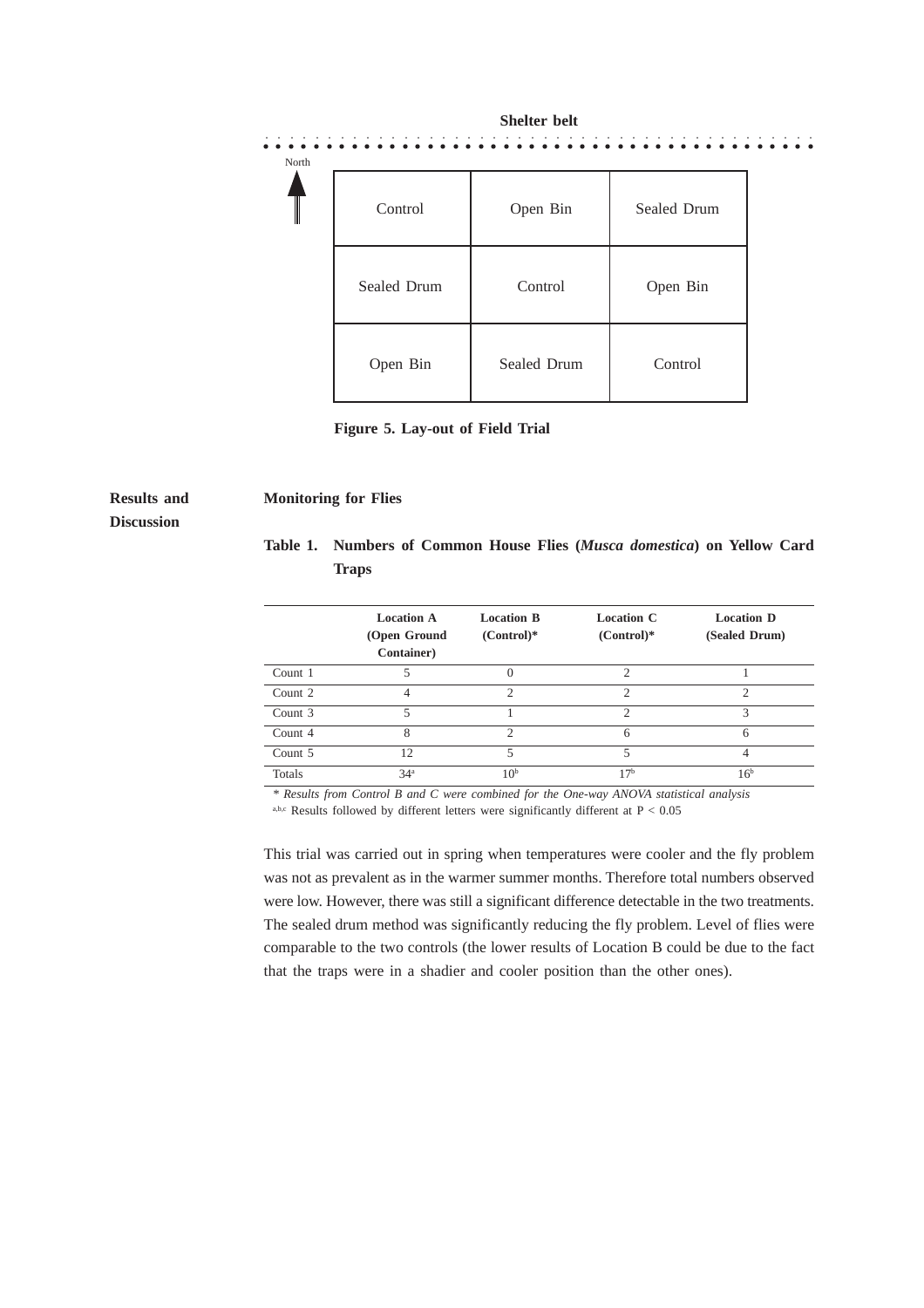|               | <b>Open Bin</b> |                  |                   | <b>Sealed Drum</b> | <b>Control</b> |                  |
|---------------|-----------------|------------------|-------------------|--------------------|----------------|------------------|
|               | Fresh           | Dry              | Fresh             | Dry                | Fresh          | Dry              |
| Replication 1 | 1292            | 87               | 2328              | 133                | 782            | 50               |
| Replication 2 | 1529            | 112              | 2380              | 221                | 737            | 59               |
| Replication 3 | 973             | 142              | 1457              | 168                | 414            | 95               |
| <b>Totals</b> | $3794^{\circ}$  | 341 <sup>a</sup> | 6165 <sup>b</sup> | 522 <sup>b</sup>   | 1933c          | 204 <sup>c</sup> |

# **Field Trial Table 2. Total Fresh and Dry Weights of Centre Row Lettuce Plants (6) in grams**

a,b,c, Results followed by different letters were significantly different at  $P < 0.05$ , Two-way ANOVA

The differences detected were significant. Both EM treatments performed significantly better than the control. The sealed drum treatment performed significantly better than the open bin treatment, although plots had received approximately equal amounts of similar kitchen waste material. The more anaerobic fermentation in the sealed drum could have had an effect on nutrient mineralisation and mobilisation, and nutrient uptake.

The statistical analysis revealed a plot effect as well, which as we later discovered, was due to the fact that the predominantly strong easterly winds had prevented the plots in replication 3 to receive the same amounts of sprinkler irrigation water as the other plots. Therefore yields of fresh matter are decreased and the relative amount of dry matter yield is unproportionally increased. However, the overall trend is still clearly mirrored in replication 3 as well.

#### **Soil Nitrogen Content**

|                      | <b>Treatment</b><br><b>Open Ground</b><br><b>Container</b> | <b>Treatment</b><br><b>Sealed Drum</b> | <b>Treatment</b><br><b>Control</b> |  |
|----------------------|------------------------------------------------------------|----------------------------------------|------------------------------------|--|
| Pre Trial N Content  | $0.35\%$                                                   | $0.35\%$                               | $0.35\%$                           |  |
| Post Trial N Content | $0.43\%$                                                   | 0.33%                                  | 0.36%                              |  |

#### **Table 3. Nitrogen Content of Field Trial Plots**

The "open bin" treatment shows a considerably higher amount of total nitrogen in the mixed soil sample than both, the control and the "sealed drum" treatment. This points to a delayed mineralisation process and decreased release of nitrogen to the lettuce plants which is reflected in the fresh and dry matter results.

## **Conclusions** Composting and fermenting kitchen waste material with the help of Effective Microorganisms under sealed, anaerobic conditions can significantly reduce fly problems.

The resulting fertilising effect on horticultural crops can be significantly higher than the one achieved by using compost material from the open bin method.

Kitchen waste which had decomposed with the assistance of Effective Micooroganisms (no matter which system) and used as fertiliser achieved a substantial and significant